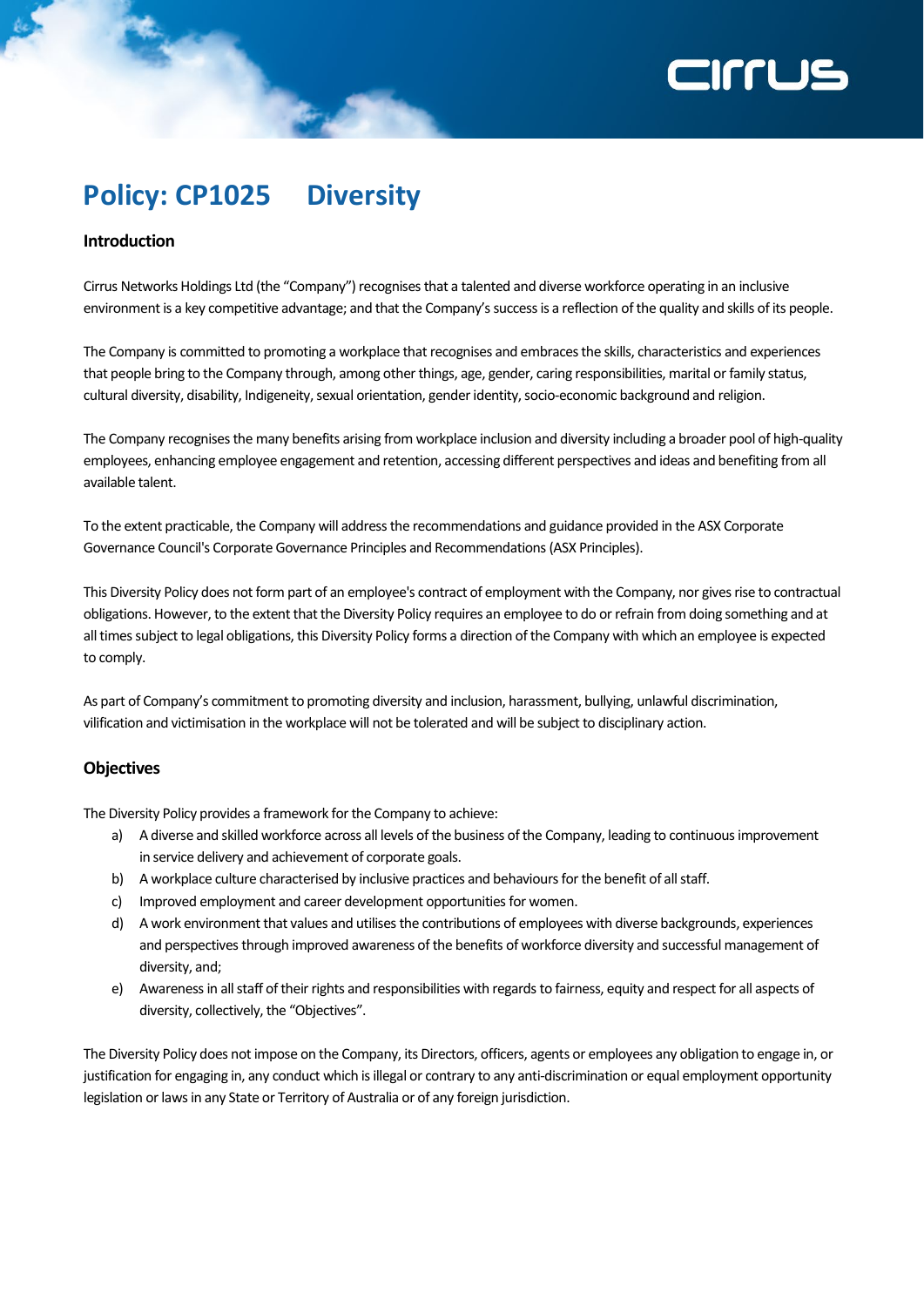## CITTUS

### **The Board's Commitment**

The Board is committed to workplace diversity, with a particular focus on supporting the representation of women at the senior level of the Company and on the Board, as well as across the wider Company.

The Remuneration and Nominations Committee is responsible for developing "Measurable Objectives" and strategies to meet the Objectives of the Diversity Policy, including for achieving gender diversity, and monitoring the progress of the Measurable Objectives through the monitoring, evaluation and reporting mechanisms listed below.

The Remuneration and Nominations Committee will conduct all Board appointment processes in a manner that promotes gender diversity (and all other facets of diversity), including establishing a structured approach for identifying a pool of candidates, using external experts where necessary.

### **Strategies**

The Company's diversity strategies include:

- a) Recruiting from a diverse pool of candidates for all positions within the Company, including senior management and the Board
- b) Reviewing succession plans to ensure an appropriate focus on diversity
- c) Identifying specific factors to take account of in recruitment and selection processes to encourage diversity
- d) Developing programs to develop a broader pool of skilled and experienced senior management and Board candidates, including, workplace development programs, mentoring programs and targeted training and development
- e) Developing a culture which takes account of domestic responsibilities of employees, and adopting flexible working practices to assist employees to meet those domestic responsibilities
- f) Providing opportunities for employees on extended parental leave to maintain their connection to the Company, and;
- g) Any other strategies the Board or Remuneration and Nominations Committee develops from time to time.

### **Monitoring and Evaluation**

The Board will monitor the scope and currency of this Policy.

The Managing Director (or equivalent) is responsible for implementing, monitoring and reporting on the Measurable Objectives as established by the Remuneration and Nominations Committee.

The Measurable Objectives will be included in the annual key performance indicators for the Managing Director (or equivalent) and senior executives.

In addition, the Board will review progress against the Measurable Objectives as a key performance indicator in its annual performance assessment.